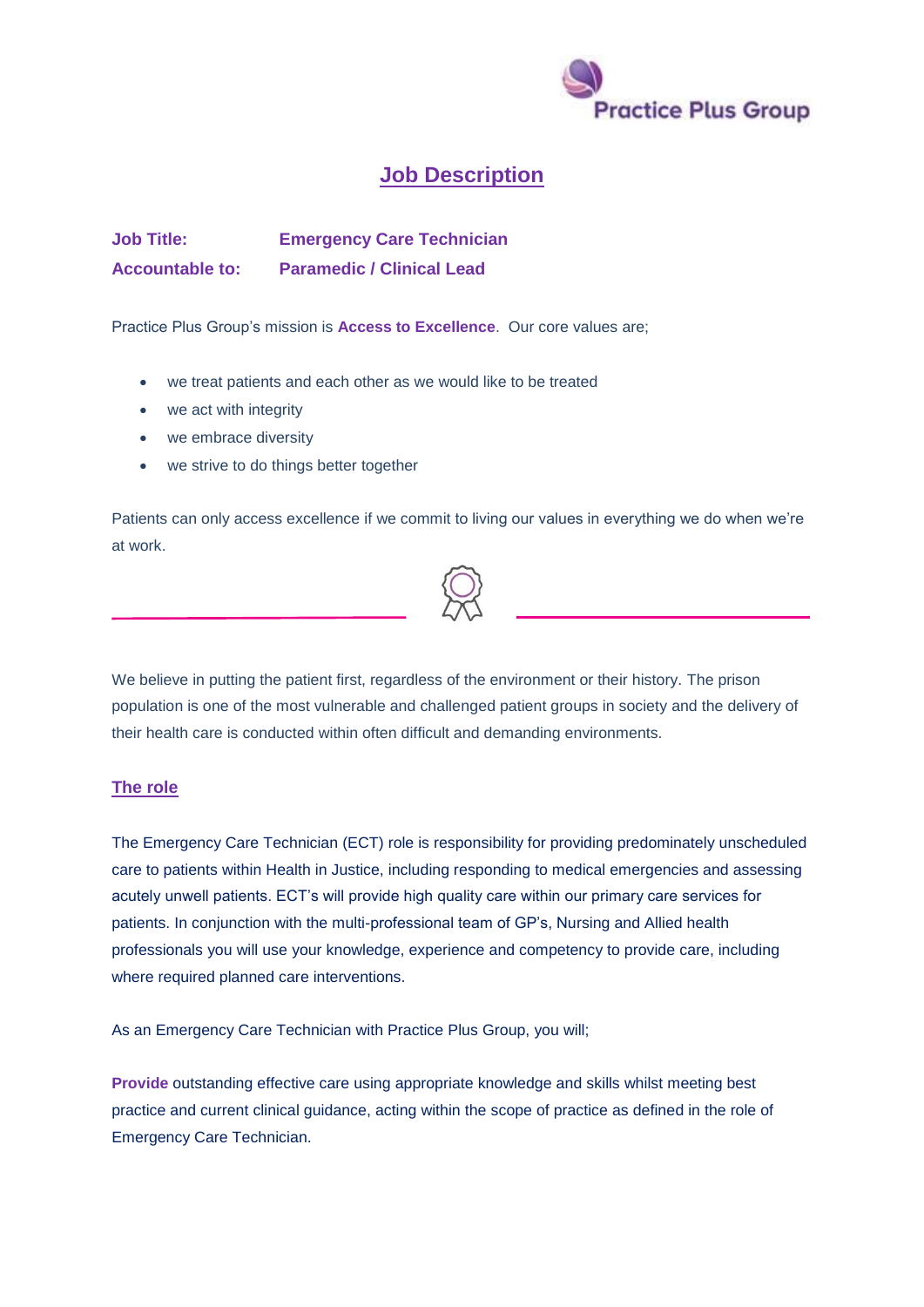

You will provide the highest standards of clinical and personal care requirements for patients in a safe, timely and efficient manner within primary care setting.

**Deliver** non-judgemental unscheduled care, being personally accountable and responsible for clinical decisions made. You'll make a real difference embedding PPG's Strategies and following our policies, procedures and always thinking *Safeguarding*.

To ensure a continuous duty of care to patients, within the level of training and competency, ensuring an appropriate level of monitoring and treatment is maintained until patients care is handed over.

**Inspire** forge strong links with our patients and partners, providing a service that people can trust, feel safe within and feel proud of.

**Promote** best practice, clinical supervision, evidence based care and continuous quality improvement, embedding a culture of reflection and shared learning Patients taking ownership for their health and wellbeing.

**Share** knowledge, skills and expertise to ensure safe care. You will use your skills and knowledge to develop and support other staff and students.